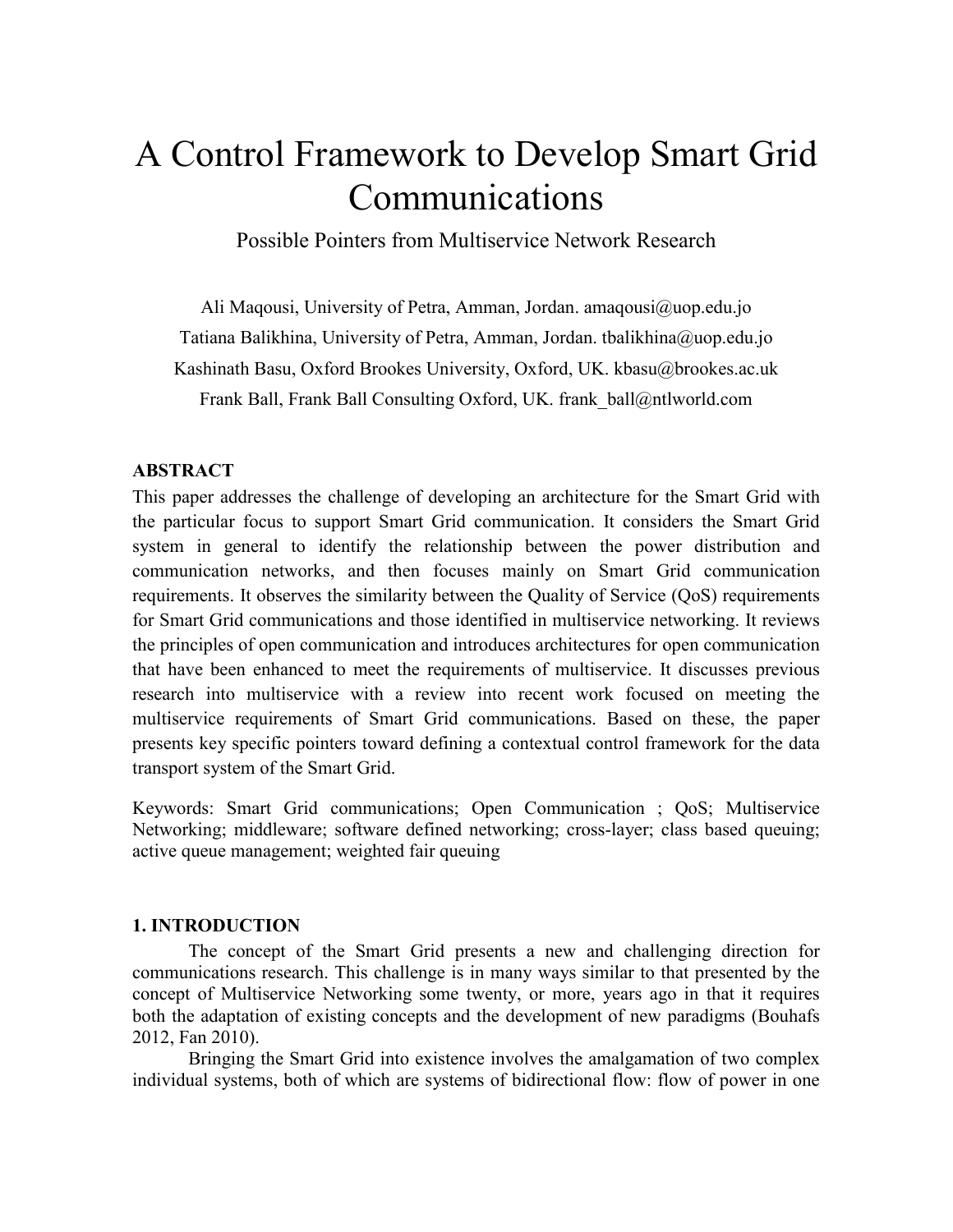case; and flow of information in the other. This amalgamation will produce one single system of even greater complexity (Budka 2010, Fan 2010). A successful realization of the Smart Grid will depend on the support of an appropriate, clearly defined and widely accepted architecture (Budka 2010, Fan 2010, Jeon 2011). In general, any such architecture will need to address problems of building the Smart Grid at multiple levels of abstraction, and to consider numerous different perspectives, e.g. scientific, technical, commercial, economic, political and social etc.

Given the complexity of the Smart Grid system and the wide diversity of stakeholder interests, defining architecture for the Smart Grid will be a main responsibility. It seems doubtful that developing a widely accepted architecture could be done by separated groups of researchers and it is almost certainly a task that requires wide ranging multidisciplinary collaboration.

For any Smart Grad architecture there is a need for an effective Smart Grid communication architecture. Although there will be degree of separation between communications network system and the power distribution system at the physical level, and possibly other lower levels of abstraction, they both need to be considered within the context of the overall Smart Gird system. However, a degree of decomposition may be possible for the development of the Smart Grid communications architecture, although the need to maintain a focus on the wider context will still remain.

This paper focuses mainly on issues relating to Smart Grid communication that could inform the development of Smart Grid communications architecture. For the reasons we have stated above, its aim is to make a contribution to the opening discussions on the development of this new architecture. It does this by offering pointers from the experience we have gained while researching into multiservice networking which we do believe will be relevant to Smart Grid communication.

The remainder of this paper is structured as follows: it first presents a background to recent Smart Grid research and highlights the need for an open communications architecture. Next, it discusses the main principles that define architectures for open communications and identifies their strengths and introduces advances on the basic architectural approach that accommodate support for multiservice, management, control and QoS. It then presents a summary and brief history of previous research into multiservice networking, discusses the current state of multiservice research and the deployment of its results within IP networks, and then reviews recent work into multiservice that focuses directly on smart Grid communications. Following this, the paper then relates the finding of the previous sections to the potential development of a Smart Grid architecture with particular focus on its communications architecture; finally the paper concludes and outlines future work.

## **2. BACKGROUND**

 Over the past few years researchers have been considering the problem of evolving and extending grid communications into a greater and more heterogeneous system that will support the requirements of the Smart Grid. This body of work has focused largely on the overall physical systems architecture of the smart grid, considering general infrastructure, the interoperation and integration of heterogeneous technologies and the relationship between different participants in the Smart Grid (Budka 2010, Fan 2010). It has resulted in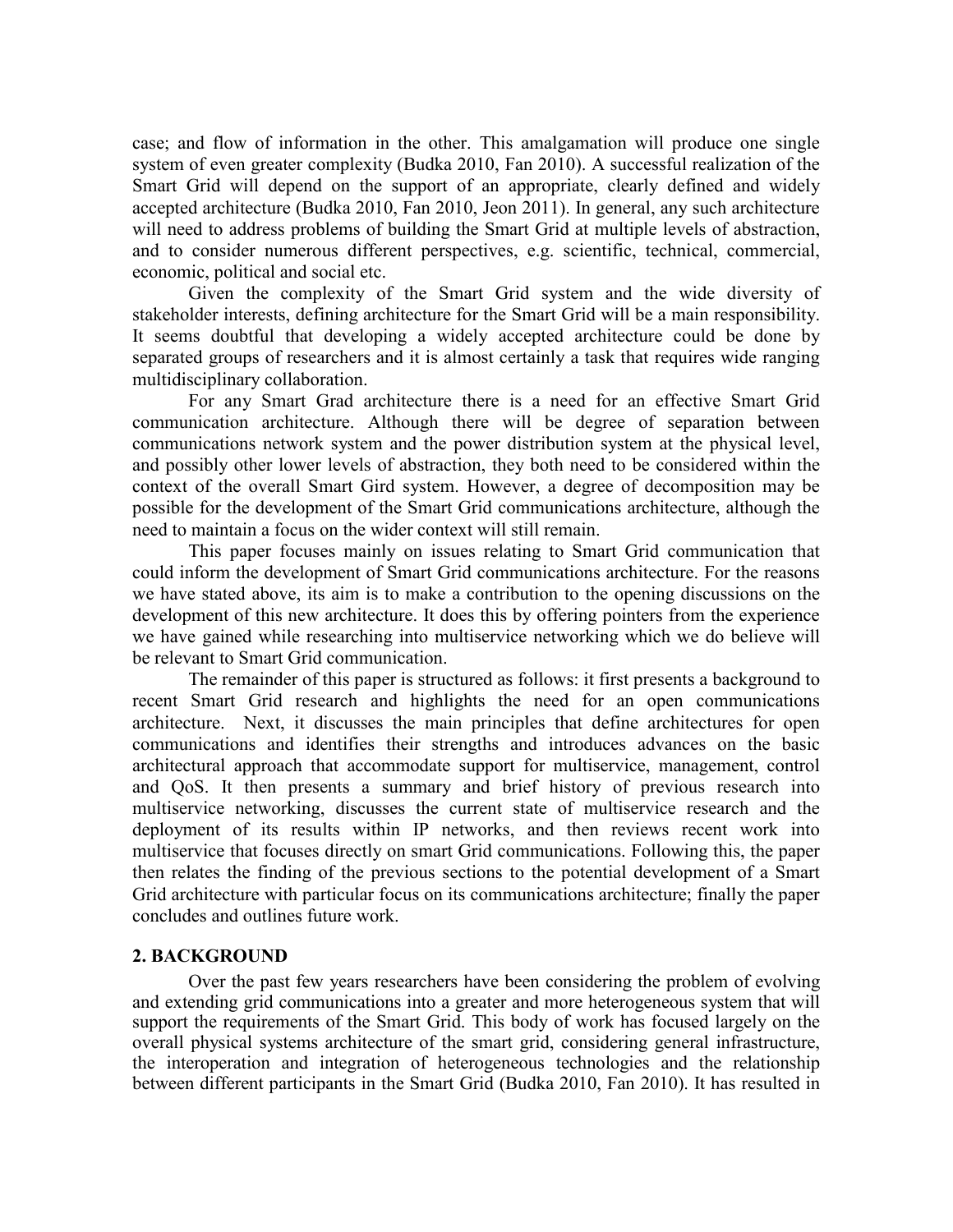the generalization of a Smart Grid system, a simple example of which is shown in Fig. 1. It has also addressed the challenge of Smart Grid communications and the Quality of Service (QoS) requirements of Smart Grid applications and services, including management, control and security (Budka 2010, Fan 2010, Yin 2011).



Fig. 1. A simple example of a Smart Grid System

 Collectively, this body of work presents a general picture of the Smart Grid system and its basic requirements that, for the purpose of this discussion, can be summarized by the following points.

- The Smart Grid will have a hierarchical structure
- It will comprise multiple domains of ownership that do not necessarily have a oneto-one correspondence with the hierarchical structure.
- It will involve bi-directional flow of both power and information.
- The Smart Grid will be built using heterogeneous technology.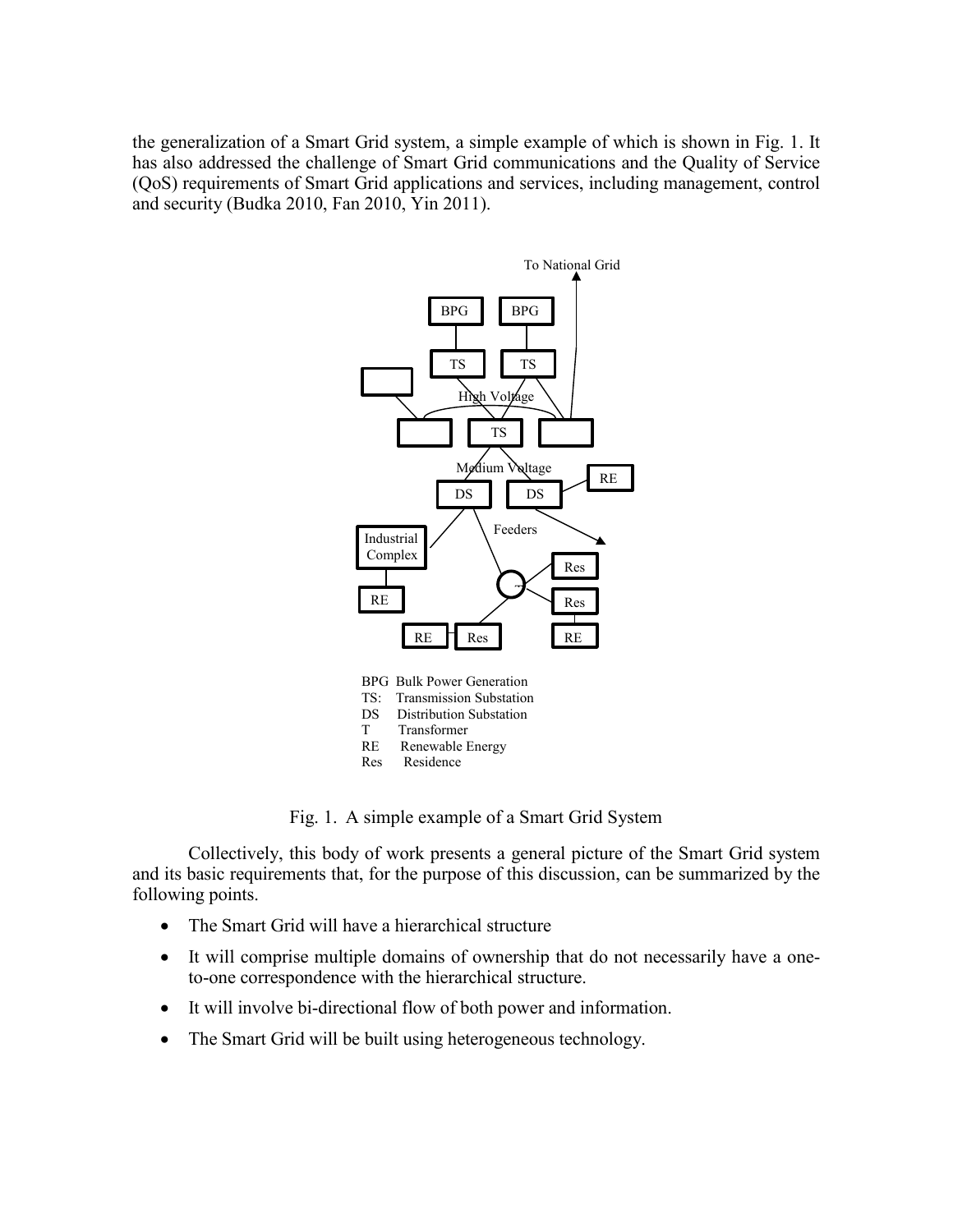- Its communication infrastructure will need to provide appropriate OoS for a number of different classes of communications traffic
- Both power distribution and communications will need to be secure and robust.
- It is generally expected that IP networks will provide the basic transport mechanism for Smart Grid communications.

This body of work also shows a general consensus regarding the need for a Smart Grid communications architecture. In particular, Bouhafs et al (2012) make explicit the case for a new architecture that will accommodate the introduction of new technologies and protocols, provide scalability and be extendable for future application and services. Furthermore, the case is made for an open architectural approach.

Clearly, A Smart Grid communication architecture will be influenced by the points listed above. However, these points are not exhaustive and given that research into the Smart Grid is still in its relatively early stages, results from future work may identify further considerations.

The remainder of this section reviews ideas and concepts that take a more generalized view of the Smart Grid and its communication system that could impact on the development of a Smart Grid communications architecture. Including non-technical issues that support the case for an open communications architecture, and higher level systems approaches.

Hierarchical structure and general topologies have been considered by many researchers, generally with particular focus on the physical structure and interoperation of various technologies. However, more recently Rech and Harth (Rech 2012) have proposed a generalized hierarchical abstraction. The levels of hierarchy in this model are based on voltage levels and the topology of a sub-grid is represented by an atomic tree motif. Any number of atomic tree motifs can then be used to build a self-similar network topology model for the entire grid. Each sub-grid manages its own resource allocation and data and provides aggregated data to the sub-grid above it. Some interesting properties of this model could be worth taking into consideration in the development of a Smart Grid Architecture. Specially, the fact that the grid is partitioned based on the voltage level. This allows computing nodes to be deployed at existing interconnection points in the power network and supports the partitioning of the computational work needed for communication and resource allocation.

Data transport is vital for Smart Grid communications and there is general consensus that IP networks will play a major role in providing this service (Cupp 2008, NIST 2009, Lobo 2008 ). The Internet offers global interconnectivity and is an obvious candidate for providing data transport for Smart Grid communications. Furthermore, for organizations with their own private IP networks interworking over the Internet is relatively straightforward. However, vulnerabilities of the current Internet and the need for greater resilience have been recognized, particularly if it to be considered as a critical resource for Smart Grid communications (DHS 2009). Sterbenz et al (2010) identify three principles of resilience and present an architectural framework and set of design strategies for achieving resilience. They identify the principles that encompass the properties and behaviors of a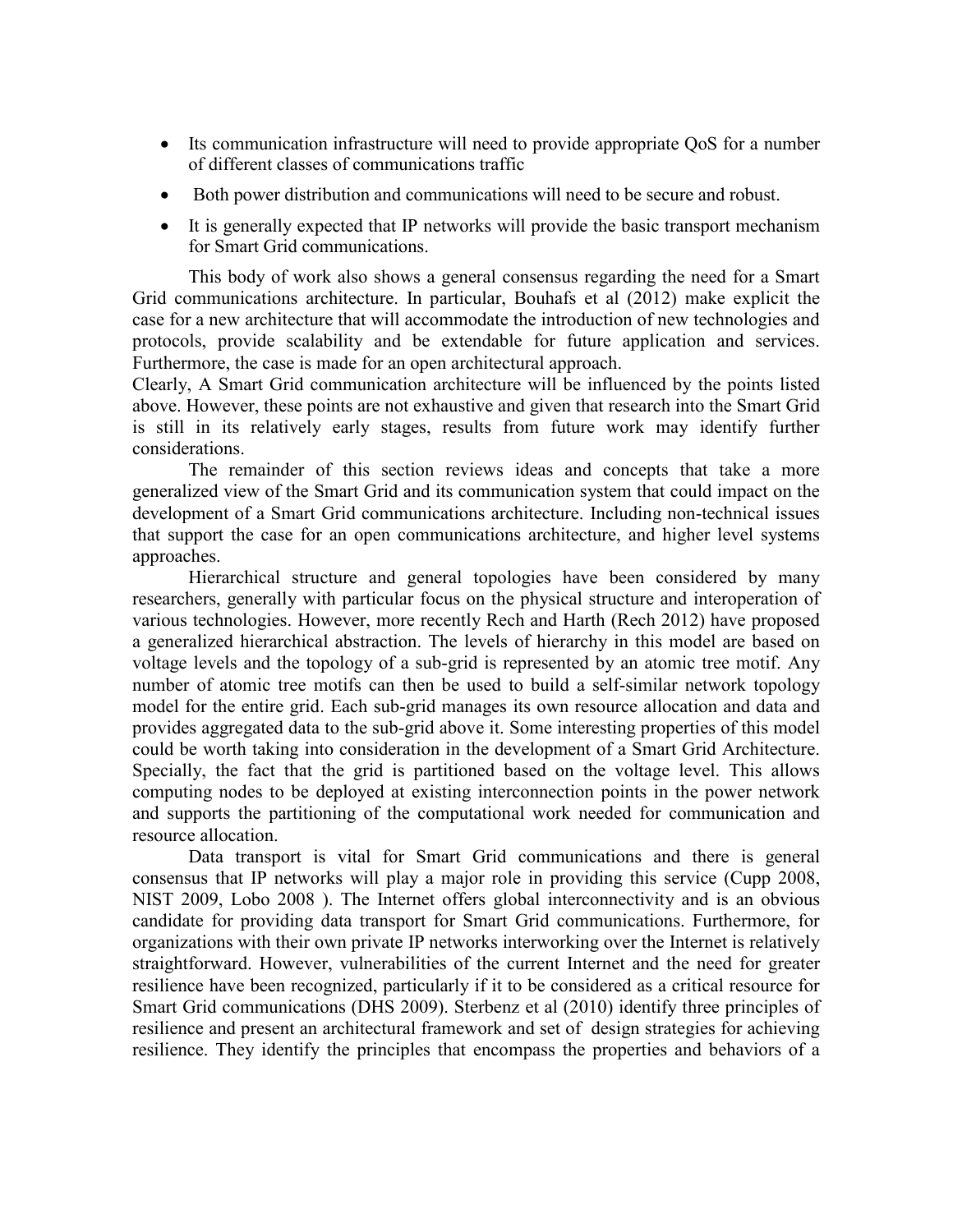resilient system: these being; self-organization and autonomic behavior; adaptability; and evolvability.

Following an investigation into the requirements and practicalities of Smart Grid communications Fan et al (2010) consider the use of self-organizing overlay networks over the wide range of existing infrastructure to be the best way forward in the development of Smart Grid communications. However, they also recognize that Smart Grid applications may have significantly different user expectations, security problems and QoS requirements to those of the applications that are currently being served by existing infrastructures.

Middleware solutions are seen by many as a critical component in a Smart Grid communications systems. Martinez et al (2013) provide an extensive survey of middleware architectures and identify the general role of middleware as being to abstract the diversity of communication and power transmission devices thereby providing the application layer with a homogeneous interface involving power production and consumption management data. The survey recognizes a few drawbacks to employing current middleware approaches in a wider architectural context. Firstly, there are many middleware architectures often with very different characteristics; secondly, in cases where the middleware is strongly defined in terms of scope and objectives extra effort may be needed to adapt to other architectural components; and thirdly, it may be difficult to develop an ultimate standard in the area of middleware.

A further consideration with middleware deployment is the problem of interoperability between heterogeneous middleware architectures. Bromberg et al (2011) recognize that currently, there are numerous middleware solutions in use that cannot directly interact with one other without interoperability solutions such as software bridges and Enterprise Service Buses. In more dynamic environments these interoperability solutions are not practical unless all possible combinations of middleware protocols are known in advance. As a solution to this problem Bromberg et al (2011) have developed the Starlink framework that provides dynamic protocol interoperability by raising the level of abstraction and introducing high-level models to describe protocol messages, protocol behaviour, and protocol interoperability.

Both self-organizing overlay networks and middleware solutions are seen as being significant components of the Smart Grid communications system. Furthermore, selforganizing middleware solutions have been considered (Awad 2012) in which the middleware component handles service provisioning and the self-organizing component carries out decisions based on information provided by the middleware component. These approaches place most of the activity, control and interaction within the smart grid at the higher layers in the network above the data transport layers. Together they can enhance the basic services available from the underlying data transport layers, providing additional security, greater resilience and in certain cases improve levels of QoS (Alkhawaja 2011). However, for high quality real time communication in the case of interactive continuous media applications (voice and video) and time critical control the underlying data transport system will also need to capable of providing the necessary delay characteristics and throughput requirements for this type of traffic. For this type of traffic, middleware and self organizing mechanisms will need to ensure that the underlying data transport network complies with necessary requirements before offering service for this type of communication.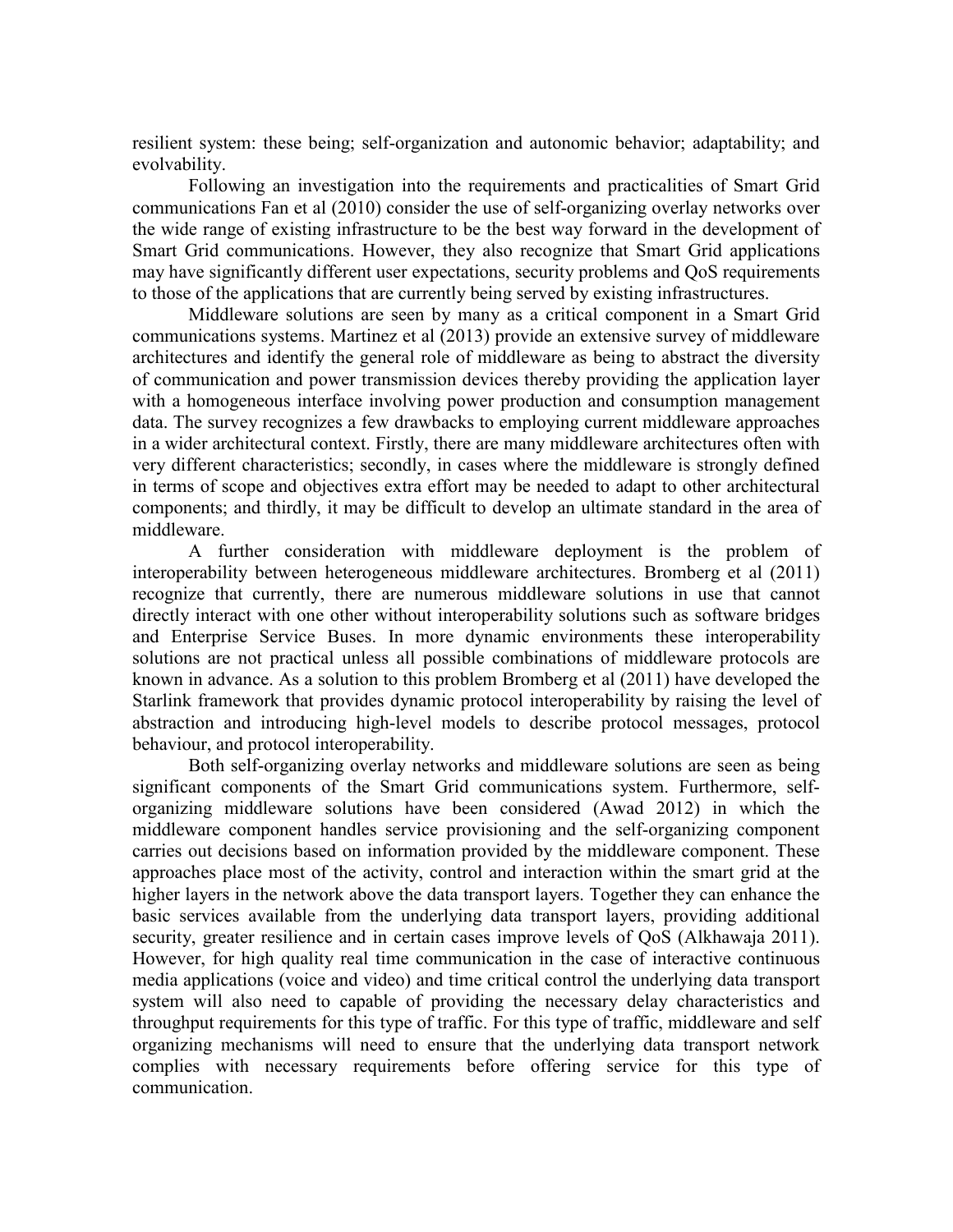Non-technological and operational issues may also need to be considered when developing a communications architecture for the Smart Grid. The Smart Grid concept brings about a change in the relationship between supplier and consumer. With existing grids, for the majority of cases the consumer's role is generally passive. In contrast, the consumers in the Smart Grid can play a more active role in the control of their consumption (Bouhafs 2012, Budka 2010, Jeon 2011). The Smart Grid also introduces the concepts of the Consumer-Supplier and Communities of Consumer-Suppliers, thereby increasing the potential range in domains of ownership. This particular paradigm shift further strengthens the case for an open communications architecture to allow all participants some degree of control and choice. Given that a significant objective of the Smart Grid is to encourage a greater use of renewable energy sources, e.g. solar power, wind power etc, an area in which consumer-suppliers are most likely to be involved, it is important for them to have a reasonable degree of control over their participation in the Smart Grid. Closed architectural approaches could lead to unfair domination by the major participants and lock users into vendor specific solutions.

Finally, the development and evolution of the Smart Grid is also being considered from a higher level systems perspective by members of the control community. The Smart Grid can be categorized as a system of systems (SoS), i.e. it comprises components that are themselves systems (Samad 2011). The same can be said for its power distribution and communications networks. In addition to its composition a System of Systems must possess two properties: Operational independence of components; and managerial independence of components. System of systems architectures are applicable to complex dynamic systems in general and are considered to be appropriate for the evolutionary development of the Smart Grid system (Chandy 2011).

 In summary, the research reviewed in this section has identified the scale and complexity of the Smart Grid and the heterogeneous nature of its technological constituents. A number of architectural models have been developed that capture the physical interconnectivity and topology of the Smart Grid together with the interactive and interdependence of its heterogeneous components. Collectively, the more recent examples of this research imply the need for a new generalized open architectural approach for the development and evolution of the Smart Grid, an important component of which should be an open architecture for Smart Grid communications. High level system perspectives such as SoS that have the potential to simultaneously model both the system as a whole and its constituents may well have a role to play in the development of the Smart Grid architecture. However, for lower levels of abstraction in the communication process, adaptations of the existing architectural approaches may be more appropriate. This section has also reviewed examples of work that addresses the problems of heterogeneity, resilience and QoS in the communications process. Although workable solutions are offered in the form of middleware architectures, communication between different middleware architectures generally requires protocol translation. For their effective operation they also rely on information from the underlying layers in the network. Furthermore, for certain classes of traffic they can only offer an appropriate QoS if this is also supported in the underlying network infrastructure.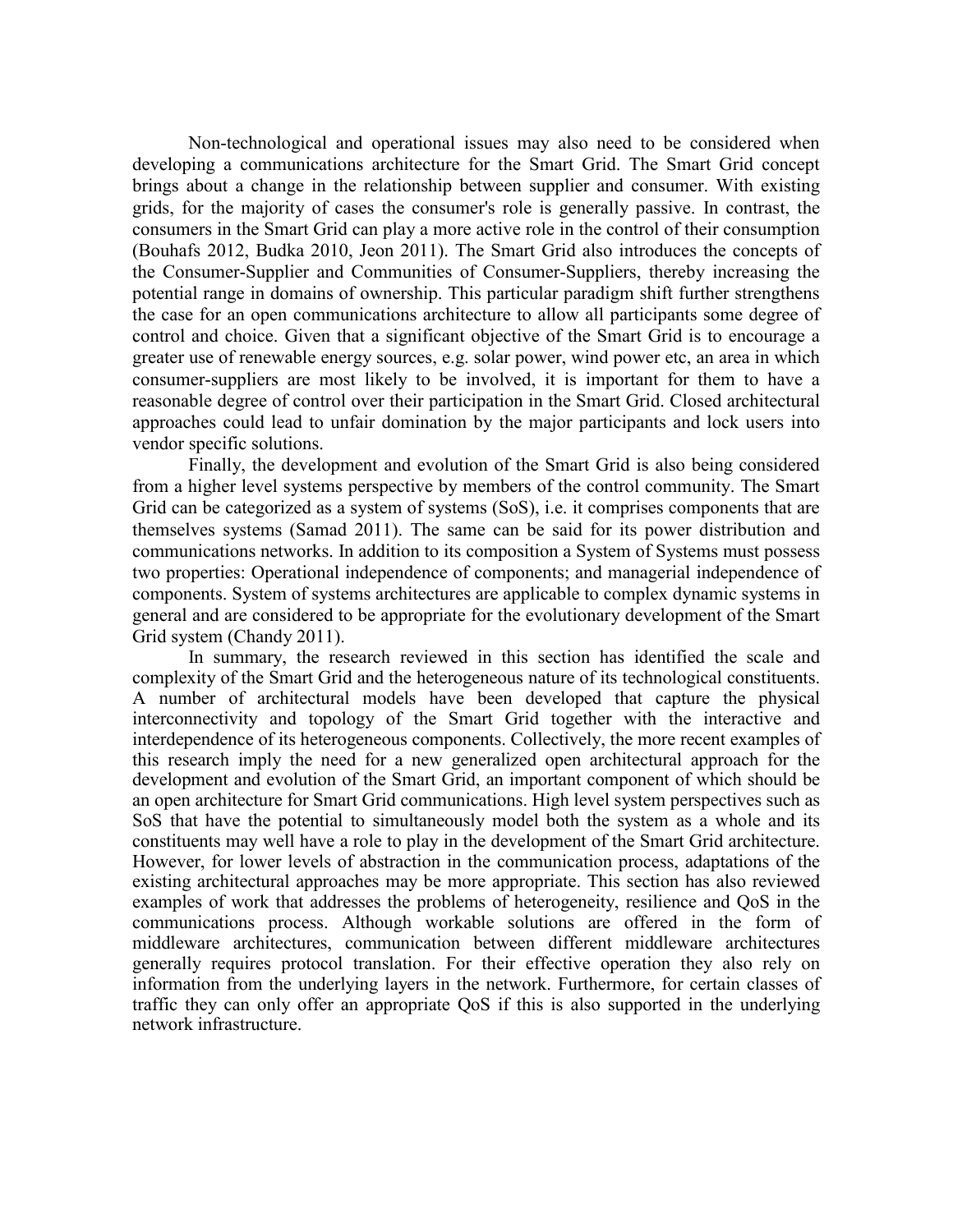#### **3. ARCHITECTURES FOR OPEN COMMUNICATION**

Architectures for open communication, also called reference models, differ somewhat from physical architectures of network systems. Rather than specifying such matters as topology, types of devices, interaction between devices etc. they represent an abstraction of the communications process that is independent of platform, device and implementation. They provide a control framework within which to develop and specify communication protocols and their interfaces (Campbell 1997, Tanenbaum 2013). The general principle being that the communications process is divided into different levels of abstraction (layers) and for each layer the problem of communication is solved at that particular level of abstraction (the solution being formalized in a protocol). Each layer also provides services to the layer above via a clearly defined interface and in turn makes use of the services of the layer below it (leading to protocol stacks). Their strength lies in the principles of clearly distinguishing between the concepts of service, interface, and protocol and strongly differentiating between specification and implementation (Tanenbaum 2013). The first, widely known architecture of this type is the Open System Interconnection (OSI) reference model. Other popular architectures that follow the same general principle include the IEEE 802 series and the TCP/IP model. However, the TCP/IP reference model does not strictly adhere to the general principles given above. The concepts of services, interfaces and protocols are less clearly distinguished and the model does not clearly differentiate between specification and implementation. Furthermore, it comprises only two layers, considers the link layer as an interface rather that a layer and does not distinguish between the data link and physical layers (Tanenbaum 2013).

This layered approach has been applied almost universally to the transport of data for many years and has proved to be successful. However, with the advent of multiservice and the consequential need for differing Quality of Service (QoS) the one-dimensional layered approach becomes less effective. The basic layered model does not directly support the exchange of control and management information between the layers for functions such as security, QoS establishment and QoS maintenance. Layer breaching may be the only option when such information needs to be exchanged between layers, and examples of this practice can be seen in IP networks, e.g. Network level processes using information present in Transport level packets. Although this limitation does not prevent the implementation of control and QoS mechanisms it leads to untidy solutions that can limit generality and openness.

To overcome the limitations of the basic layered model, two-dimensional communications architectures have been developed. These models follow the same horizontal layering but add a number of vertical control, or management, planes. A general example of this type of architecture is the Lancaster University QoS Architecture (QoS-A) (Campbell 1997). The layers represent the same levels of abstraction as in one-dimensional model and in the case of QoS-A there are three planes: the Protocol Plane; the QoS Maintenance Plane; and the QoS Establishment Plane. This approach allows a clear separation between basic protocol operation and the QoS mechanisms and allows for additional set-up and control interfaces between the layers. The planes also represent the different time scales involved in a QoS enabled communications process. For example, the Protocol Plane represents the time scale at which the protocol handles its data units i.e.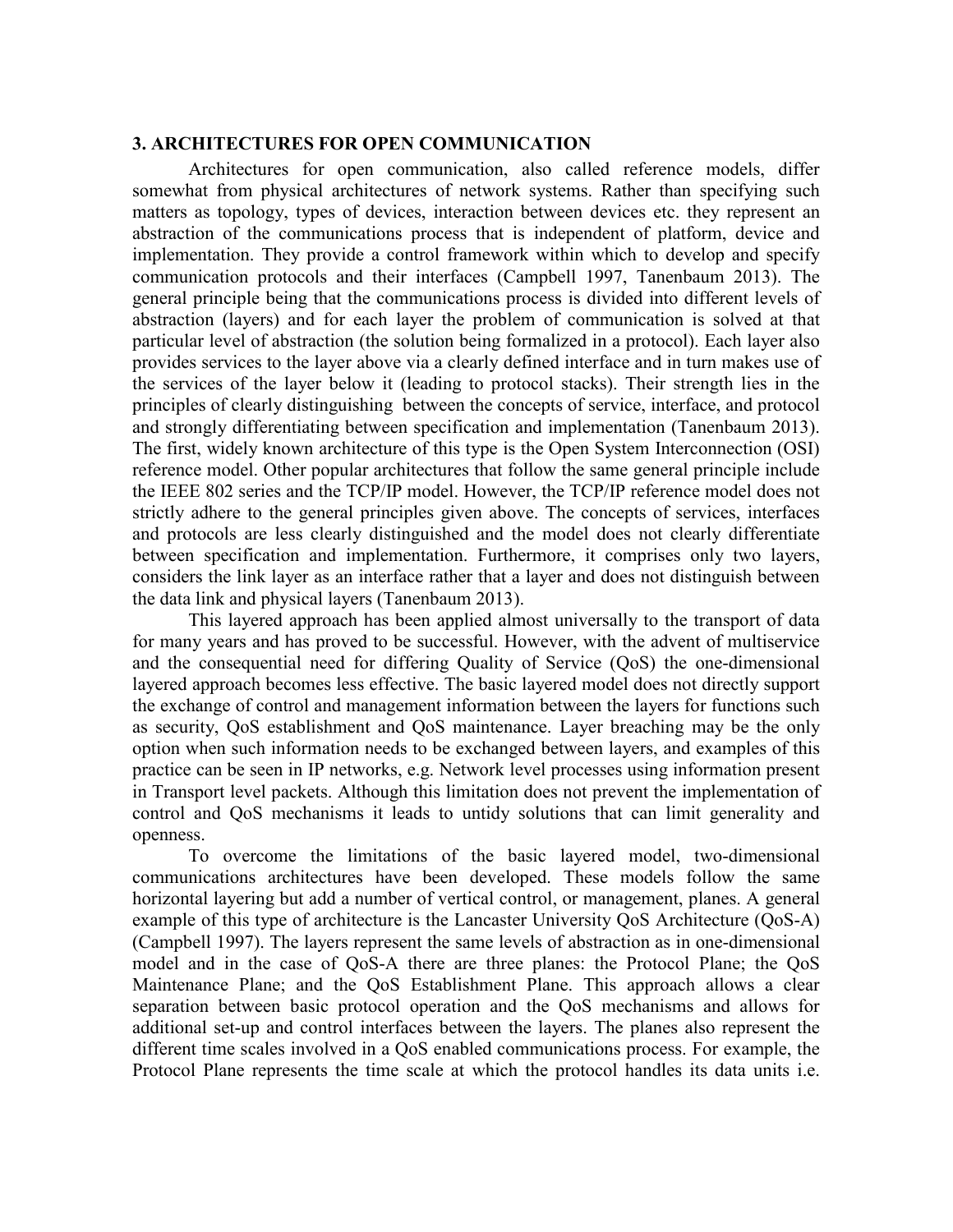microseconds to a few milliseconds, the time scale of the QoS Maintenance Plane can range from a few milliseconds to a few seconds, and the QoS Establishment Plane covers a range from several seconds to hours or even days, depending on the dynamic nature of the establishment process.

In general, a major advantage of open communications architectures lies in the separation between specification and implementation, thereby allowing any appropriate technology or platform to be used when implementing protocols and interfaces.

Furthermore, two dimension architectures also provide further strength though a clear separation between protocol operation and control activities.

The one dimensional layered model has been used successfully for many years and still forms the basic framework for the current Internet. However, in addition to being inadequate for meeting the requirements of multiservice traffic, in particular for real time applications, they are now also being seen as inadequate for coping with the dynamics of TCP/IP based wireless communication and the requirements of autonomic communication (Razzaque 2007). The cross-layer approach has been proposed as a solution to the interaction and exchange of information between non-adjacent layers and is seen by some as an implementation optimization that leads away from the strictly layered approach. However, others (Kliazvich 2011 Razzaque 2007) have shown that cross-layered architectures can preserve the strict layering of the basic protocol functions whilst meeting the requirement for non-adjacent layer communication. In fact, from the perspective of a control frame work the cross-layer approach closely follows the same principles as QoS-A.

In Summary, it is expected that the Smart Grid will need to rely on a wide range of heterogeneous technologies to provide its communication infrastructure. In turn, the communications infrastructure will be required to support both data and control services and provide varying levels of QoS to Smart Grid applications. The two dimensional open architectural models discussed in this section offer a control framework that not only provides a clear distinction between the concepts of service, interface, and protocol but also makes a clear differentiation between protocol functions and the functions of management and control, e.g. monitoring, QoS establishment, Qos maintenance etc. Conceptually, they provide multiple interlayer interfaces, one for protocol operations and one, or more, for the operation of management and control. They also provide a separate path, or paths, for the exchange of management, control and information between the layers, thereby avoiding the need for layer breaching within the basic protocol operation. Furthermore, as with the original one dimensional models they strongly differentiate between specification and implementation.

## **4. POINTERS FROM MULTISERVICE NETWORK RESEARCH**

The concept of multiservice networks originally came into being though the desire to integrate data and voice services within one telecommunication network. This ultimately lead to the definition of ATM (Asynchronous Transport Mode) networks and the proposal for their use in future broadband multimedia communication. This in turn inspired a significant amount of research into multiservice networking including the development of QoS architectures and QoS support mechanisms initially focused on ATM networks.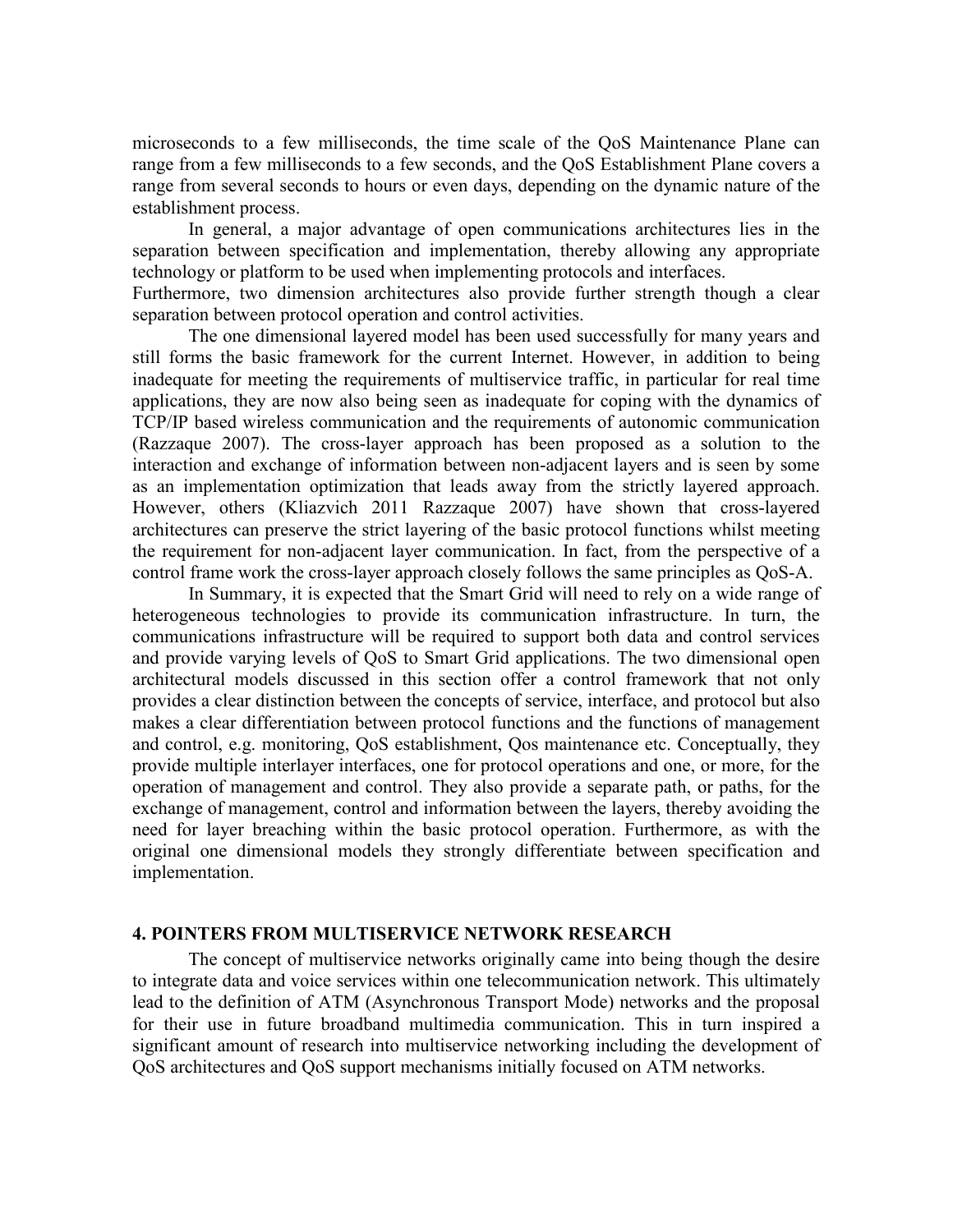In general, this work has shown that in order to meet QoS requirements of both data traffic and continuous media (real-time audio and video).the following three basic functions must be provided within the network (Campbell 1997, Ball 1995) .

- Bandwidth Partitioning: to provide bandwidth sharing and isolation between individual classes of traffic.
- Admission Control: to control the acceptance of traffic flows into a given class.
- Access Control: to control access to the resources allocated to each individual classes.

Later research, including the work of the authors, has shown that it is also possible to meet the same QoS requirements in IP networks provided that these three basic functions are present within the IP layer.

Both WFQ (Weighted Fair Queuing) (Parekh 1993) and CBQ (Class Based Queuing) (Floyd 1995) can provide bandwidth partitioning in IP networks . A comparative evaluation of these two approaches has shown that WFQ is best suited to the needs of data traffic whereas CBQ offers better service to continuous media traffic (Ball 1999). However, the evaluation also has shown that a hybrid CBQ-WFQ approach (Ball 1998) can meet the requirement of both types of traffic without compromise .

Admission control mechanisms for IP networks that operate in conjunction with the hybrid CBQ-WFQ approach have also been shown to be feasible (Ball 1998, Maqousi 2002, Maqousi 2003). These mechanisms fully support the QoS requirements of continuous media traffic and service differentiation for data traffic but at the cost of increased complexity. Generally, they require additional instrumentation to be provided within the routing devices and require individual queues for each class of traffic. They can be used with either static bandwidth allocation or more dynamically in conjunction with a resource reservation protocol such as RSVP, although dynamic resource allocation can result in a significant amount of signaling traffic.

The development of mechanisms for the classification of IPv4 packets and the inclusion of an explicit class field in IPv6 helps to support access control in IP networks. Leaky Bucket and Token Bucket mechanisms have been used for some form of access control for many years. However, perhaps the most significant development for access control in IP networks are Active Queue Management (AQM) mechanisms, e.g. RED WRED etc (Floyd 1993). In general these mechanisms vary the packet dropping probability for incoming packets according the current state of the queue they are managing. They have been shown to increase average throughput by improving the overall behavior of congestion reactive protocols, in particular TCP. Since the basic approach to AQM was introduced over twenty years ago (Floyd 1993) research has led to significant improvements in AQM mechanisms that are responsive to correlation in the traffic arrival process (Fares 2010). Service differentiation with respect to throughput can be achieved by providing separate queues for each traffic class and differing the settings of their respective AQM mechanisms. However, AQM mechanisms are best suited for providing service differentiation for data traffic and are not generally beneficial for continuous media traffic unless they are combined with some form of priority scheduling mechanisms such as CBQ.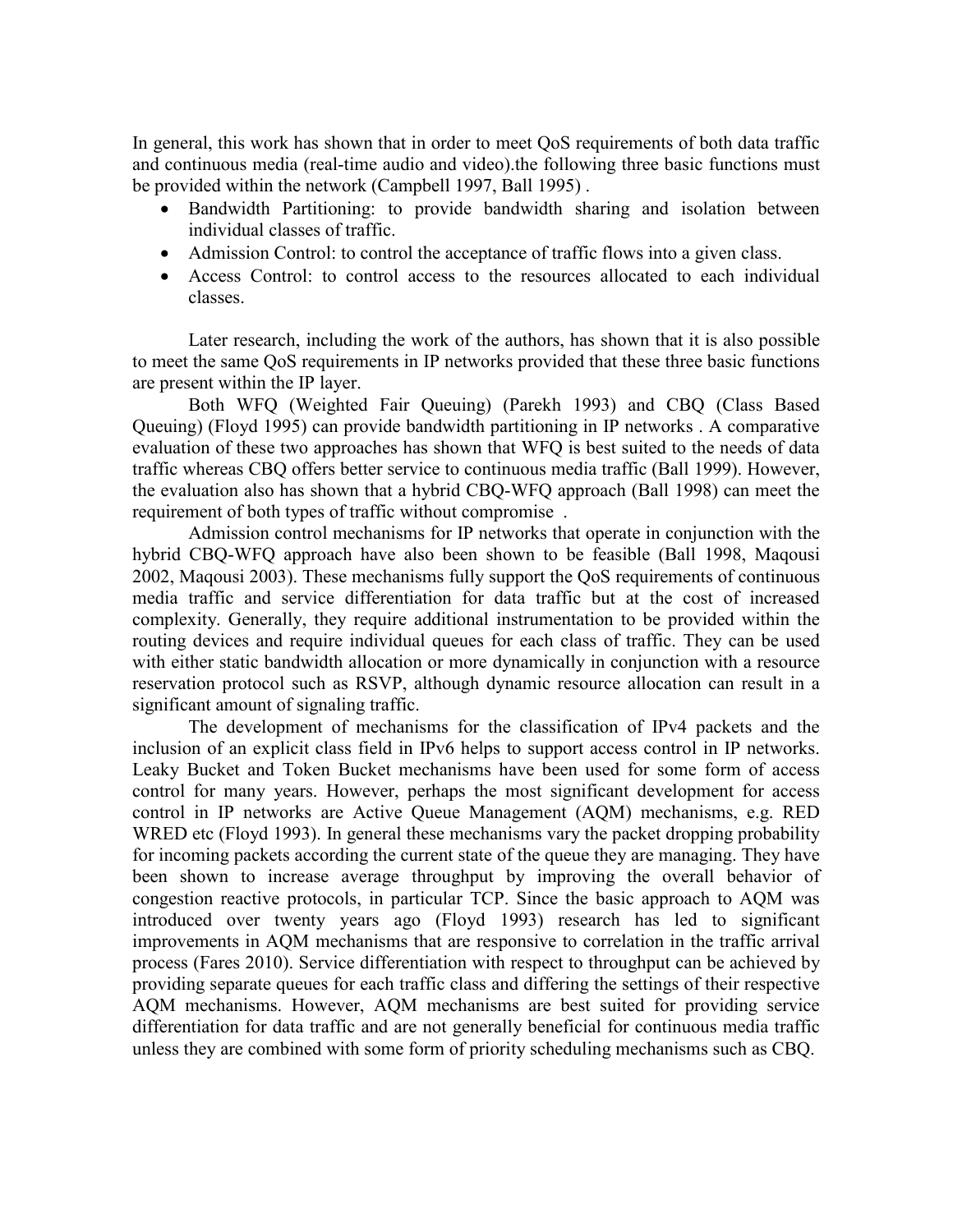In addition to the three basic functions as outlined above, multiservice networking research and work relating to the development of QoS-A (Campbell 1997) has indentified the need for QoS mapping between different levels of abstraction in the communication process. In the case of traffic flows, QoS mapping will need to consider any change in the temporal structure of the traffic, e.g. as is the case where IP packets are to be transferred over an ATM network. This leads to the concept of QoS and Temporal Mapping (Ball 1995) and mechanisms for the process have been developed (Basu 2002) to work in conjunction with the admission control and bandwidth partitioning mechanisms introduced above (Ball 1998, 1999).

The work presented above was focused on providing multiservice within the network. It was carried out in parallel to, and in collaboration with, the work of other groups of researchers who were focusing on providing multiservice within the transport and application layers (Campbell 1997). However, at some point around c. 2002 there began a change in the general direction of multiservice and QoS research with the emphasis moving away from the network level and more toward meeting QoS in the higher layers, e.g. adaptive applications, middleware (Martenez 2013, Yin 2011, Xiao 2010) and self organizing overlay networks (Sterbenz 2010). However, despite this change in emphasis, research into network level QoS support mechanisms has continued to some extent, focusing on QoS routing (Li 2010), the development of MPLS and the improvement of AQM mechanisms (Fares 2010).

In 1998 the IETF (Internet Engineering Taskforce) standardized an architecture, namely differentiated services or Diffserv (IETF 1998), as a framework for class based, as opposed to per flow based, QoS. Since then research has continued with the development of variations of the network level QoS support mechanisms discussed above for deployment within the Diffserv framework (Dini 2010). A number of these developments have been deployed within IP networks and propriety solutions for Diffserv are on offer. However, in cases where service differentiation is available in IP networks it is often limited to a small number of classes with differing throughput assurances plus the standard best effort service, as presented in (Dini 2010).

Although research has shown that IP networks can provide both an appropriate QoS to real-time continuous media and offer different levels of service for data traffic, in general this potential has not yet been fully realized. In particular, the Global Internet does not currently provide an appropriate QoS for real-time traffic. The additional cost and complexity needed to provide high quality real-time services within IP networks is undoubtedly the reason that they are rarely available. To date there has been no commercial imperative to provide such a service within the Global Internet to justify the higher costs of implementing the complete range of QoS support mechanisms that are available. Whilst video and audio communication does take place over the Internet users seem to be willing to accept a much lower quality as long as the service remains virtually free. However, the advent of Smart Grid changes the situation and a greater importance may need to be placed on real-time communications. For example, if someone is watching a video over the Internet, or using an Internet voice service, and the service degrades or fails, they may be annoyed, but it will not result in a disaster. Conversely, loss or degradation of time critical communication within the Smart Grid could lead to very serious consequences. Therefore, there will be operational, economic, and possibly regulatory, imperatives for providing an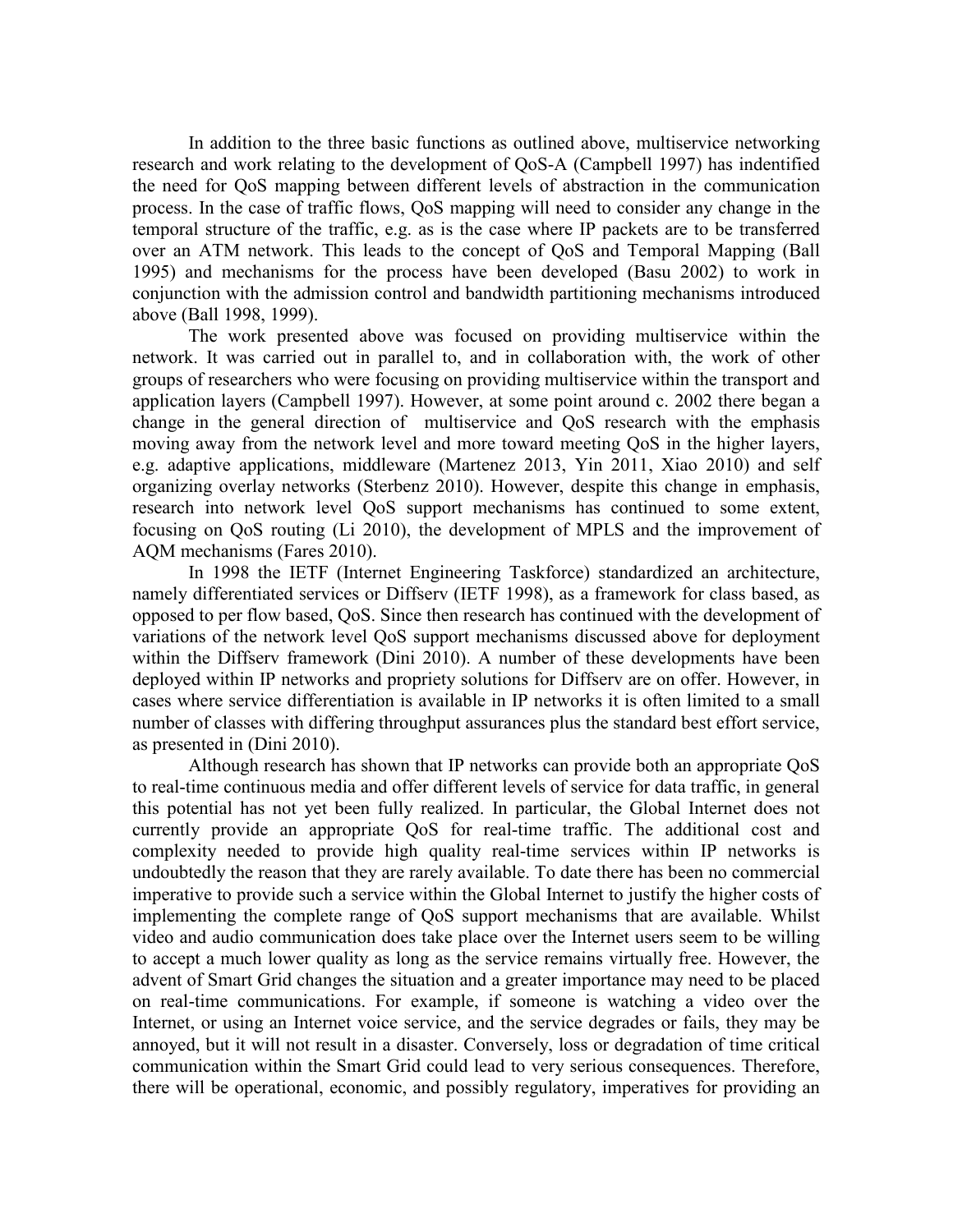appropriate level of service to real-time traffic within IP networks if they are going to become the back bone of Smart Grid communications.

Recently, researchers have begun to revisit the problem of multiservice at the network level in line with the requirements of Smart Grid communications (Alishahi 2013, Sadeghi 2012). This work follows a very similar approach to that of earlier research, recognizing the importance of delay bounds as well as throughput requirements, and proposing the combination of priority based schedulers, CBQ/WFQ and AQM mechanisms within the network layer. However, it does differ in that it addresses the problem from the perspective of the DiffServ paradigm and is explicitly focused on meeting the QoS requirements of Smart Grid communications traffic. The delay requirements of Smart Grid applications with regard to maximum allowable/desirable latency are estimated showing a range of 8 to 1200 ms for all applications. However, for the time sensitive applications the range is considered to be between 8 to 200 ms, 200ms being the value ascribed to VoIP (Voice Over IP). This work shows that the timing constraints of certain Smart Grid applications are much tighter than those of the time sensitive applications considered in previous research into multiservice networking.

Although it is important to address the needs of time critical and time sensitive traffic within the network layer, it is also necessary to address the problem in the lower layers, i.e. the Link and MAC layers (Maaser 2010). This is also a point at which technology convergence may need to be considered. Certain MAC protocols e.g. IEEE 802.11 (IEEE 2008) support option extensions to support QoS, including measurement and link monitoring. However, in practice these are rarely implemented, probably due to inadequacies in current LLC (Logical Link Control) interfaces. Maaser et al (2010) propose an Inter-MAC adaption layer that sits between the network layer and LLC. Conceptually, the model presented makes a significant contribution to the problems of technology convergence and making the QoS capabilities of the MAC layer available to the network level However, from an architectural perspective it is questionable as to whether a new layer should be defined or the functionality be addressed at the link level. Practically, the Inter-MAC concept offers an immediate solution, but the question of where this type of functionality should ultimately be placed needs to reconsidered in line with future architectural developments.

In Summary, the research discussed in this section relates mainly to the data transport level of the Smart Grid communication system. An historical perspective of this research has been provided to highlight the fundamental principles for multiservice as recognized in early work and to draw attention to ideas that may have renewed relevance for the new direction of Smart Grid communications. The work surveyed in this section has shown that IP networks can fully meet the QoS requirements of both data and continuous media traffic given that appropriate mechanisms for bandwidth partitioning, admission control and access control are deployed appropriately within the network. However, it has identified that for current IP networks in general and the Internet in particular service differentiation is often limited to a few classes of service best suited to the requirements of date traffic. Recent research into the QoS requirements of Smart Grid communications traffic has proposed models for service differentiation that are very similar to those developed in earlier work into multiservice. However, they have shown that the traffic characteristics of time sensitive Smart Grid applications will be significantly different from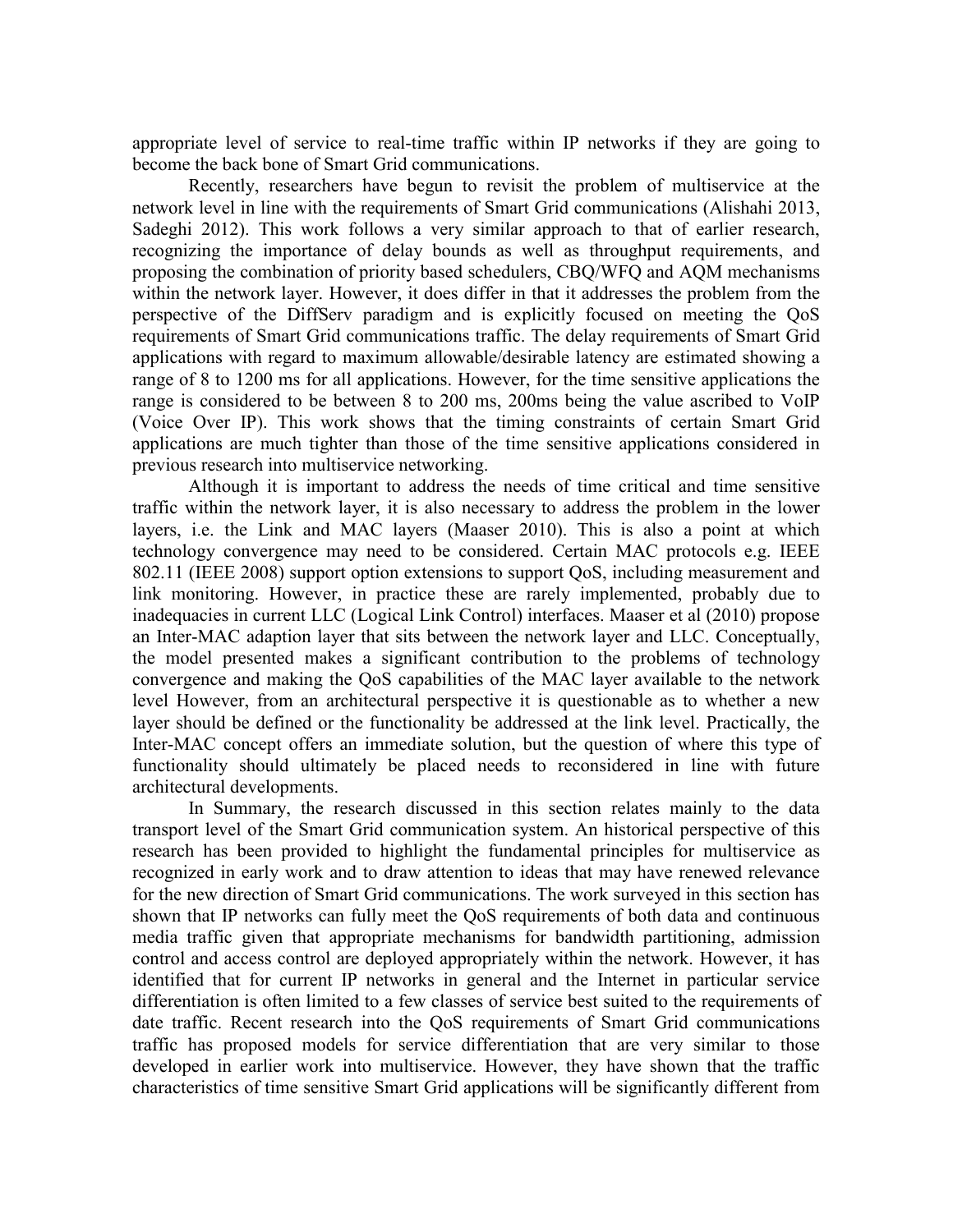those of continuous media traffic. In particular, certain applications will have very stringent timing requirements, but significantly less demand on throughput. The problem of meeting the QoS requirements of Smart Grid communications traffic has also been addressed at the Link and MAC layers with particular focus on problems of technology convergence and accessibility of QoS capabilities with the MAC layer. This has led to the proposal for an Inter-MAC layer that solves the problem but also highlights a potential inadequacy in the current architectural framework. The points raised in this section together with those highlighted in the previous section will be considered further during the discussion presented in the following section.

# **5. TOWARDS AN ARCHITECTURE FOR OPEN COMMUNICATIONS FOR THE SMART GRID**

Given that the Smart Grid can be considered as a System of Systems, and the same can be said for both its power distribution and communication systems, it follows that an all encompassing Smart Grid Architecture may need to be considered as an Architecture of Architectures. The Smart Grid system will involve a wide diversity of stakeholders who may view the Smart Grid from different perspectives, including scientific, technical, commercial, economic, political and social. These various perspectives together with stakeholder interests will need to be reflected in the Smart Grid Architecture. Therefore, it will need to capture multiple viewpoints, hierarchical structures and different levels of abstraction and very possibly other factors as yet not identified. It will also need to support appropriate levels of decomposition whilst maintaining a clear picture of interrelationships, dependencies and interactivity.

To date, Smart Grid research has investigated many diverse issues that are vital to the development of the Smart Grid system and the implementation of Smart Grid services. Collectively, this body of work has addressed many specific problems, and in most cases identified potential solutions. A number of architectures focusing on specific problem domains have been proposed, the principles of which could make a useful contribution within the framework of a wider architectural context. Previous and ongoing research into other areas, including work into multiservice networking as discussed in the previous two sections, can also contribute. Although not surveyed in the this paper, a vital contribution will be needed from research into systems security.

The outcomes from Smart Grid research has produced a significant diverse knowledge base that needs to be coordinated, merged and channeled toward a Smart Grid system, hence the need for a Smart Grid Architecture. As stated in the introduction defining an architecture for the Smart Grid will be a very major undertaking that will require wide ranging multidisciplinary collaboration.

Therefore, a vital step in the overall process toward a Smart Grid architecture will be to build and strengthen collaboration through relevant established bodies, special interest groups, themed conferences and journals etc. Further research into individual areas will need to continue simultaneously to the effort of establishing collaboration. However, this research still needs to be carried out with an awareness of the wider context.

A Smart Grid architecture for open communications will need to be developed within the framework of the Smart Grid Architecture as it cannot be considered in total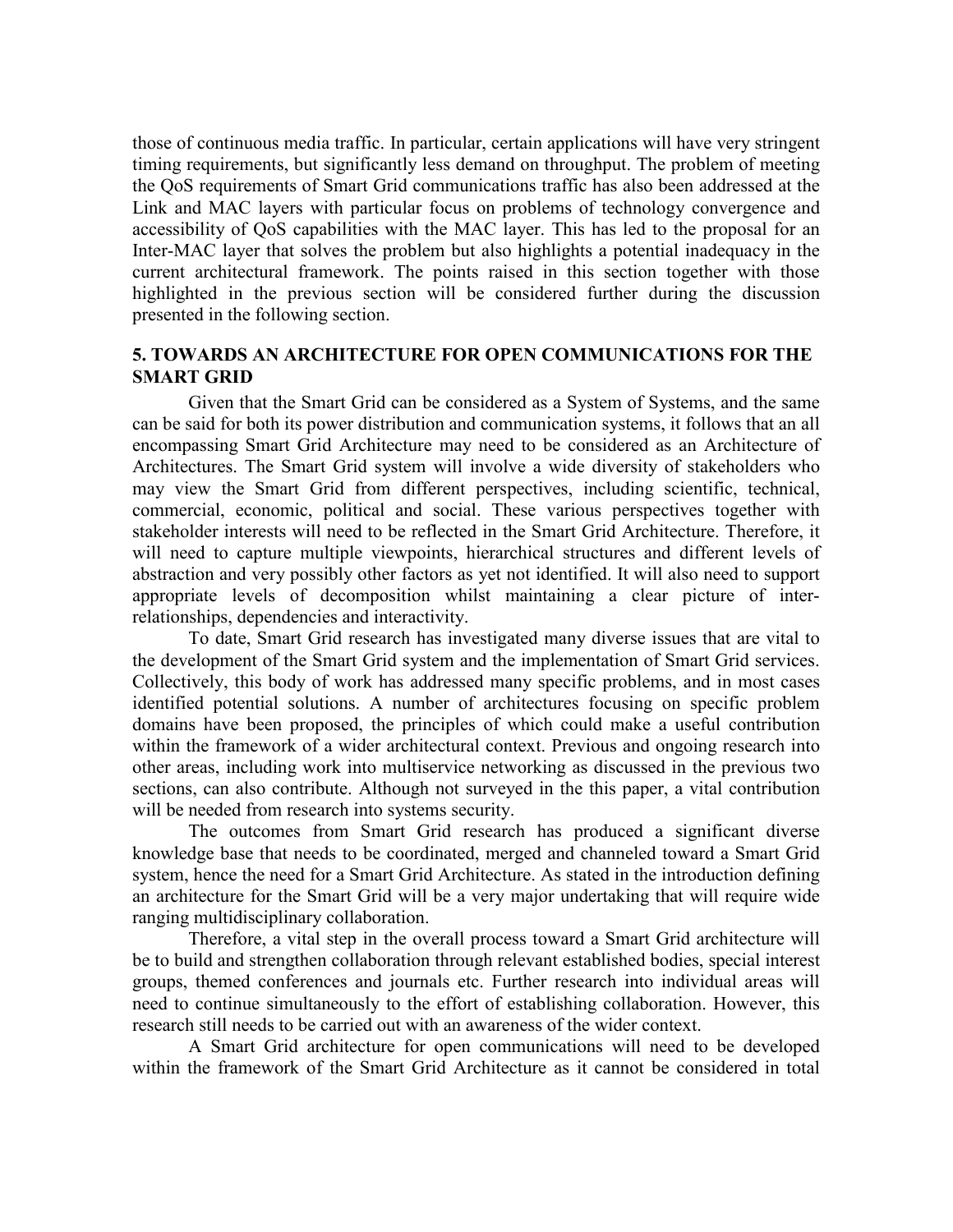isolation due to interaction and interdependence between the communications network and the Power Distribution system. As to what extent the communications architecture can be decoupled from, or how it will be integrated in, the overall architecture needs further investigation. However, it is possible to start addressing the architectural requirements of the lower levels of abstraction in data transport process, i.e. transport, network link and physical layers, in relative isolation since the communication pathway they represent will generally be encapsulated between two middleware entities and hence may be partially decoupled from the rest of the system.

Given that IP networks are expected to form the backbone of Smart Grid Communications, then from an architectural perspective, the first step could be to consider the adequacy of the current TCP/IP reference model with respect to the requirements of Smart Grid communications. The current model would seem to be inadequate for four reasons: firstly, in common with all one dimensional reference models it cannot explicitly capture the requirements of multiservice and QoS.; secondly, it does not strictly adhere to the general principles of open communication as discussed in a previous section; thirdly, it does not view the link layer as a true layer but simply as an interface, thereby failing to distinguish between the link and physical layer; and finally, and very importantly, it does not strongly differentiate between specification and implementation.

The TCP/IP reference model has also been shown to be inadequate for supporting TCP/IP based wireless communication and autonomic communication, and this has motivated the development of cross-layer architectures. Although some instances of crosslayer architectures are depicted as the implementation of a solution, conceptually, a crosslayer approach can be made compliant with the general principles for open multiservice communication. However, whether compliance can be assured when cross-layering is implemented within the current TCP/IP framework has not yet been demonstrated.

The cross-layer concept is based on inter-layer communication throughout the full protocol stack, from application layer down to physical layer, following a general framework for layer interaction. Therefore a generic cross-layer architecture compliant with the general principles for open multiservice communication could provide an appropriate control framework in which to develop the data transport component of the Smart Grid communications system. However, this brings into question the future role of the TCP/IP reference model: should the model (not the protocols) be abandoned in favor of a new and more suitable framework, or should the model be modified so it can be incorporated into a new framework?

Research into the future Internet is addressing similar points and raising the same basic concerns to those discussed above, leading to the increasing popularity of the crosslayer approach. Discussions into the way forward for the future Internet are addressing the merits of both the "clean slate" approach and continued evolutionary development. Although there could be benefits in combining both approaches, opinion is divided between the two and appears to be somewhat polarized (Dovrolis 2011, Rexford 2010). The crosslayer approach can be considered as being either evolutionary or "clean slate" depending on perspective. In cases where the approach is thought of as being simply a means to optimize implementation, it could be considered evolutionary. However, when it is viewed as being an architectural framework that can encapsulate inter-layer communication and inter-action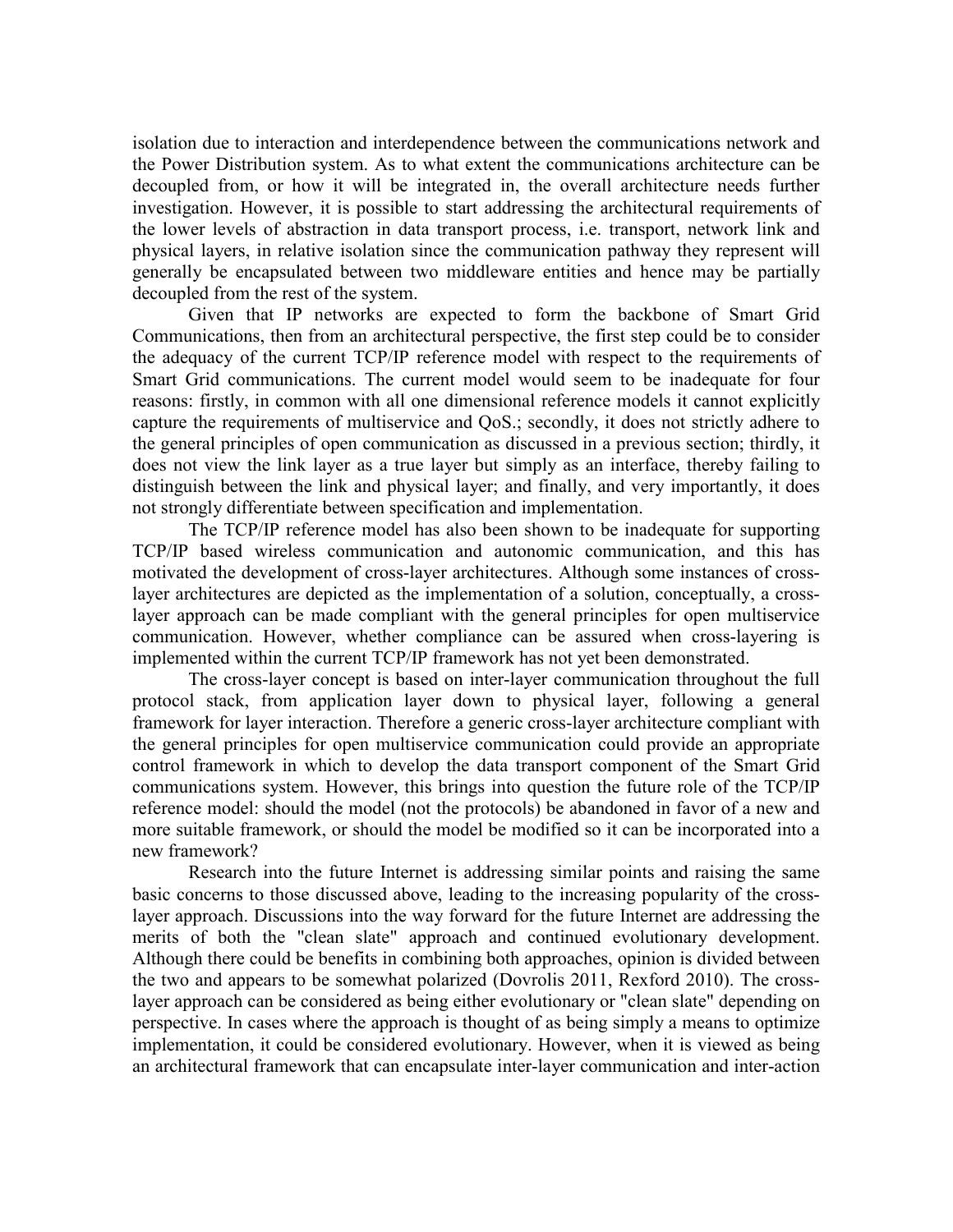whist preserving the fundamental principles of open communication, it potentially becomes a "clean slate" solution.

In view of the Smart Grid's expected dependence on IP networks and its potential relationship with the global Internet, the issues raised in the preceding paragraphs lead to another question: Should the Smart Grid communications systems architecture have its own framework for IP networks or fit into the framework of the global internet? In many ways the Smart Grid represents a step change both socially and technologically, and brings with it new communications requirements, therefore it would seem to be a suitable candidate for the deployment of some "clean slate" solutions. The current global Internet cannot fully meet the needs of Smart Grid communication, particularly for many of its real-time applications, and is unlikely to be able to do so in the foreseeable future, unless some step change takes place. Major participants in the Smart Grid will very likely have their own IP network infrastructure, as may some less major participants, therefore the option to take a new approach independent of the global Internet community is possible. However, it is obvious that preserving the ability to interwork with the global Internet is essential.

A cross-layer architectural framework could also help to redefine the problems that have led to proposals for an Inter-MAC adaption layer that sits between the network layer and LLC. The cross-layer approach may allow solutions to be developed that avoid the need to have this addition layer. However, further research is needed to verify that this is the case.

Finally, as the cross-layer approach also extends up into the application layer its architectural relationship to middleware and self-organizing mechanisms needs to be considered. Although the functional relationship is generally known, given the plethora of middleware architectures, many with very different characteristics, recognizing a generalized framework would not be straight forward. Therefore, this is also an area for further research and analysis.

In Summary, the Smart Grid, is a system-of-systems that is based on heterogeneous technology and will have a wide diversity of stakeholders who view the Smart Grid from different perspectives. It comprises two major interdependent components, the power distribution network and the communications system, each of which is also a system-ofsystems. The Smart Grid system will have a complex hierarchical structure due to the need for inter-communication and interaction between components that may be in different levels of the hierarchy. Defining a Smart Grid architecture that will serve as a control framework to guide the open development and evolution of the Smart Grid system will be a daunting task requiring multidisciplinary collaboration, the establishment of which is probably the most important first step in the path toward a Smart Grid architecture. Fortunately, research into the Smart Grid and other related areas has produced a significant body of knowledge to guide the debate toward a Smart Grid architecture. However, further research is still required, with a particular focus on the future architecture. Although defining a Smart Grid architecture for open communications cannot be done in complete isolation from the overall Smart Grid architecture, some decoupling is possible for the data transport system allowing specific problems to be addressed in relative isolation. Given the importance of IP networks to the Smart Grid and the more stringent real time requirements of certain smart grid applications it is important to address the inadequacies that have been identified with the current TCP/IP and to consider the possibility of defining a new control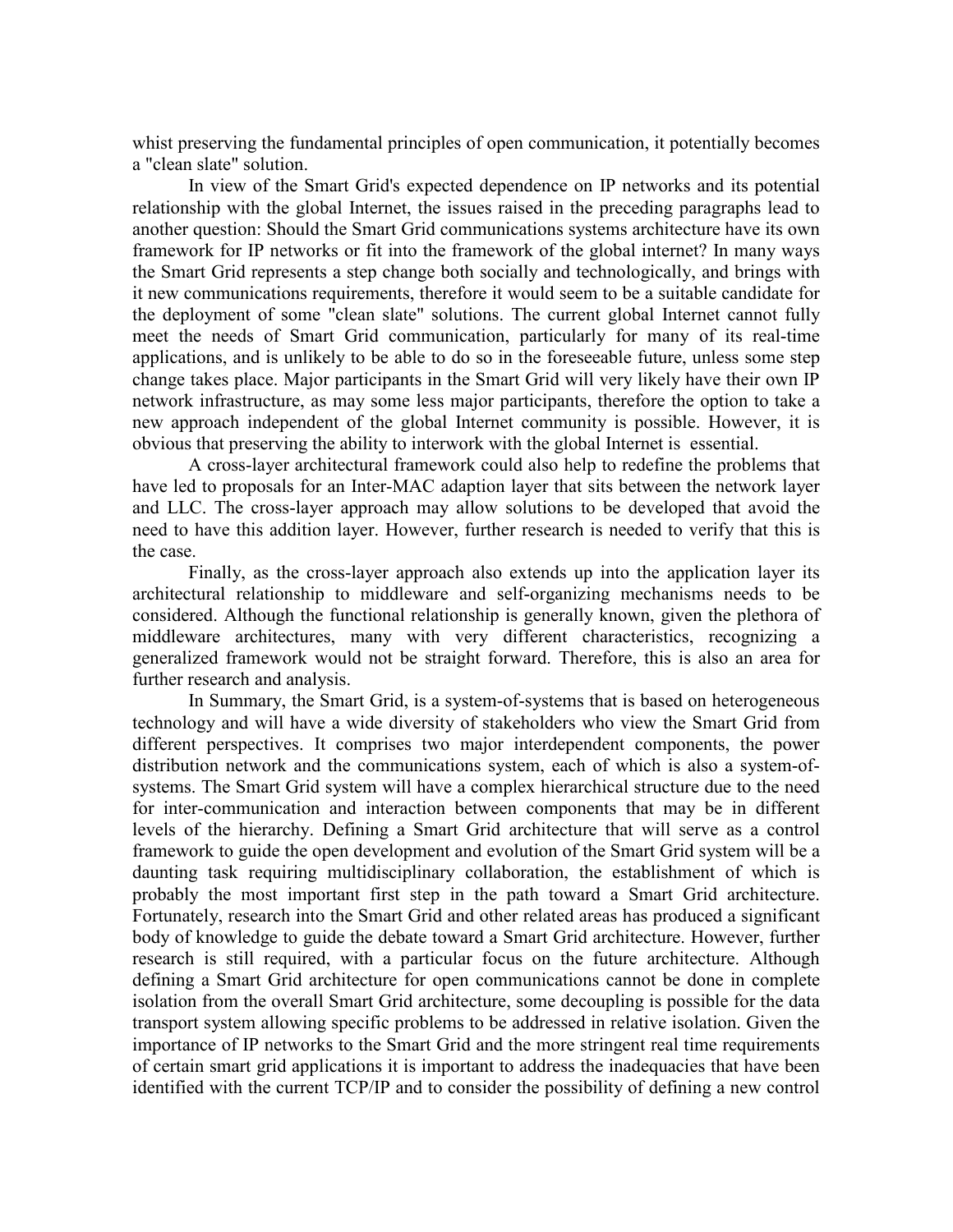framework for Smart Grid IP networks. A generalization of the cross-layer architectural approach following the principles for open multiservice communication as possible new framework may be something worth investing. A cross-layer control framework may also allow the problems that have been identified at the link and MAC layers to be addressed without the need to consider additional layering. In general the points raised in this section are not intended to be specific proposals but rather pointers to the issues and idea we believe need to be considered. However, we firmly believe that the Smart Grid architecture should follow the principles of open system and open communications, and the only way of successfully defining this architecture will be through wide ranging collaboration and inclusive and open minded debate.

## **6. Conclusion and Future Work**

This paper has surveyed current research into the Smart Grid and has identified a common generalization of its form, general requirements and the communications requirements of Smart Grid applications. The survey has also recognized a consensus for the need of a Smart Grid architecture, a major component of which should be an architecture for open communications. It then continued with a review and discussion of research into a number of areas of relevance to Smart Grid communications including network resilience, self organizing networks, middleware architectures and relevant nontechnological issues

This was followed by a discussion on architectures for open communications that identified the fundamental principles of open communication and outlined the development of these architectures, from the basic layered one dimensional models to enhanced two dimensional versions that can also provide a framework multiservice and QoS.

A review of research into multiservice networking was then presented, that identified the fundamental principles that must be followed in order to meet the QoS requirements of multiservice traffic, and discussed the mechanisms needed to implement these principles. This was followed by discussions on: the general change of emphasis some years ago away from research into the network level QoS to a greater focus on adaptive applications, etc.; the current state of QoS implementation in IP networks; and the revived interest in network level QoS research recently stimulated by the Smart Grid. Recent work that explicitly addresses the network level requirements of Smart Grid applications was reviewed and a significant difference in the delay requirement of Smart Grid real-time applications to those of previous real-time traffic was observed.

Based on the findings of the previous sections the paper then presented a discussion that generalizes the Smart Grid as a system-of-systems and outlines the complexity that will be faced when trying to define its architecture and re-iterates the importance of multidisciplinary collaboration. The discussion recognizes that the Smart Grid's architecture for open communications will need to be defined with reference to the overall context of the Smart Grid architecture but indentifies a possible degree of decoupling that could allow a control framework for the data transport component of the communications system to be defined in relative isolation

The paper then addresses issues relating to the role of IP networks and indentifies the inadequacies of the current TCP/IP reference model for supporting the communications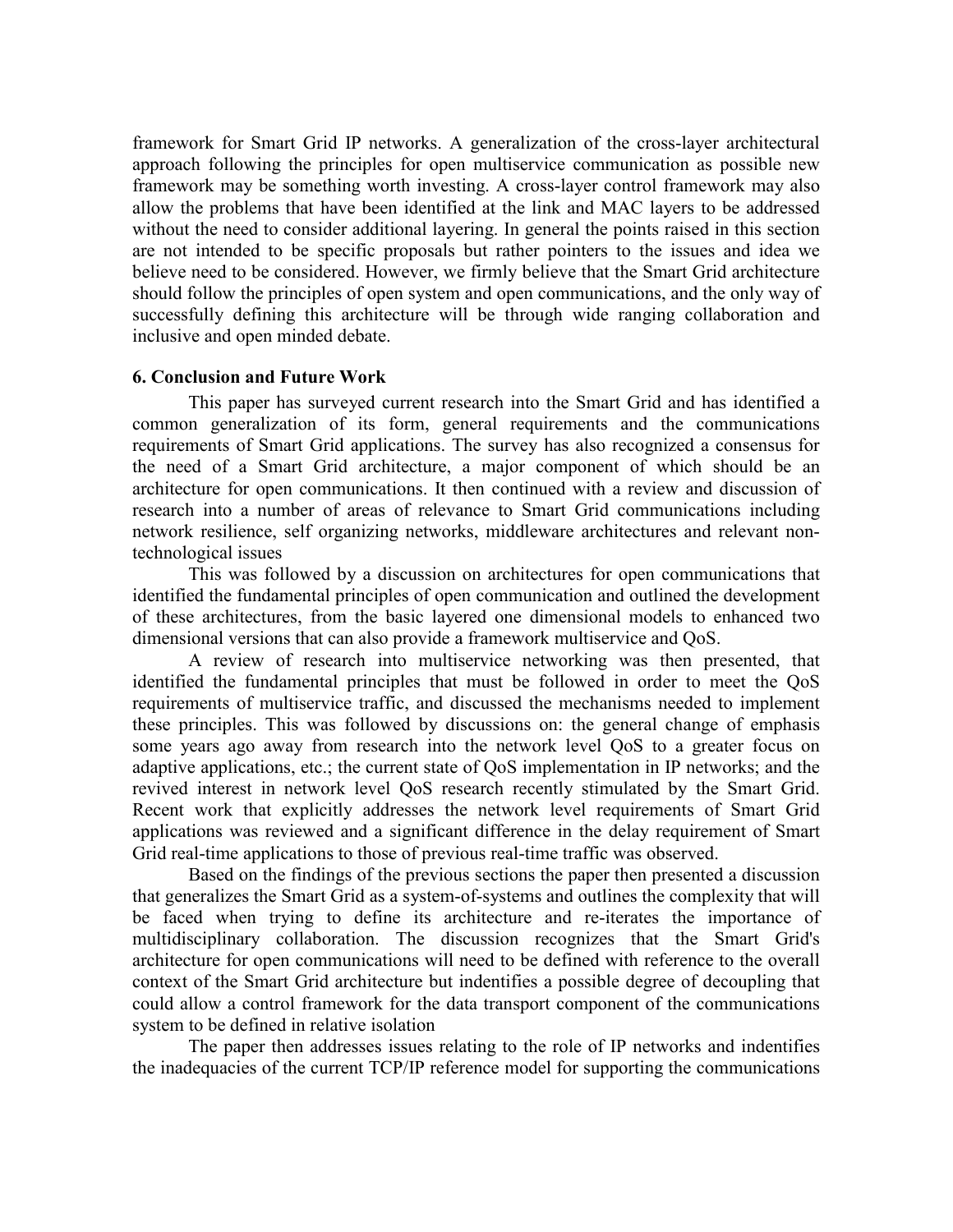requirements of the Smart Grid. It then presents the concept of cross-layer architectures and considers how a generalized form of this type of architecture could form the basis of a more suitable framework. The implications of introducing a new framework for IP networks were then addressed in line with discussion of the future Internet that are taking place within the Internet community, and the possibility of the Smart Grid having its own control framework for IP networks was considered. As a future work we plan to further investigate the role of multiservice in Smart Grid communications and the enhancement of network level QoS mechanisms to address the real time requirements of the Smart Grid.

## **REFERENCES**

Alishahi, M. (2013), 22nd International Conference on Electricity Distribution Stockholm, ISBN 978-1-84919-628-4 , ISSN 2032-9628.

Alkhawaja, R.A., Ferreira, L.L. &Albano, M. (2012), "Message Oriented Middleware with QoS Support for Smart Grids", 4th INForum Simpósio de Informática, session on Embedded Systems and Real Time (INForum 2012), Lisbon, Portugal.

Awad, A. &German, R. (2012), "Self-Organizing Smart Grid Services", In Proceedings of 6th International Conference on Next Generation Mobile Applications, Services and Technologies (NGMAST), Paris, France, pp. 205–210.

Ball, F. & Hutchison,D. (1995), "An Architecture for Supporting Guaranteed Service in Heterogeneous LANs", Proceedings of EFOC & N 95**,** Brighton UK.

Ball F., Callinan, P., Kouvatsos D.D. & Skianis, C. (1998), "Dynamic Dimensioning for Guaranteed Services in Packet Switched Networks", IFIP 6th Workshop on Performance Modeling and Evaluation of ATM Networks, Ilkley, UK.

Ball, F. and Callinan, P. (1999),"Supporting Guaranteed Services in Packet Switched Networks: a study of Two alternative methods", Proceeding of the International Conference on Parallel and Distributed Processing Techniques Applications PDPTA '99, vol 5, pp 2450-2456, H.R. Arabnia (Ed), ISBN 1-892512-13-0.

Ball, F., Callinan, P., Kouvatsos, D.D. and Skianis, C. (1999), "A measurement based admission control mechanisms for use with CBQ in packet switched networks", 15th Annual UK Performance UKPEW'99, Bristol, UK. ISBN 0-9524027-8-5.

Basu, K., Ball, F. & Kouvatsos, D.D. (2002) "A simulation study of IPV6 to ATM flow mapping techniques", Simulation: Transactions of the SCS, Vol. 78, No. 7, 423-430.

Bouhafs, F., Mackay, M. & Merapti, M. (2012), "Links to the Future", IEEE Power & Energy Magazine, pp. 25-32.

Bromberg, Y., Grace, P.& R'eveill'ere, L. (2011), "Starlink: runtime interoperability between heterogeneous middleware protocols", The 31st International Conference on Distributed Computing Systems (ICDCS 2011).

Budka, K..C., Deshpande, J.G., Doumi, T.L. Maddan, M. Mew, T. (2010),"Communication Netwrok Architecture and Design Principles for Smart Grids", Bell Labs Technical Journal, vol. 15 No. 2, pp 205-228.

Callinan, P. , Witwit, M., Ball, F. (2000) ,"A Comparitive Evaluation of Sorted Priority Algorithms and Class Based Queueing using Simulation", Proceedings of the 33<sup>rd</sup> Annual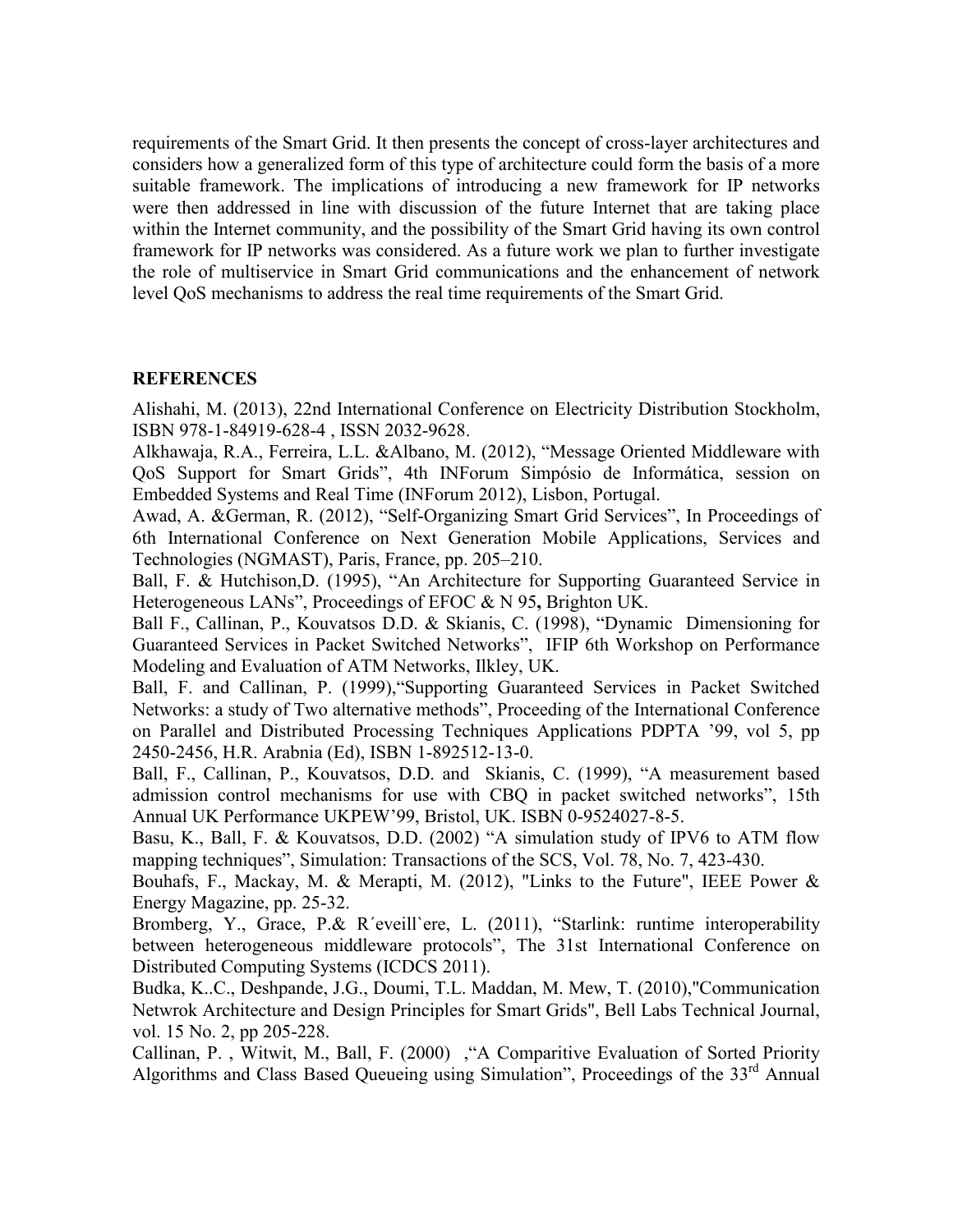Simulation Symposium, pp 99-105, IEEE Computer Society, Washington DC, ISBN 07695-0598-8.

Campbell, A. and Coulson, G. (1997),"A QoS adaptive multimedia transportsystem: design, implementation and experiences", Distrib. Syst. Engng 4 pp 48–58. Chandy, K.M., Gooding, J. & McDonald, J. (2010) "Systems Evolution to Guide Strategic Investments in Modernizing the Electric Grid", Gridwise Technical Report, Retrieved October 31 2013. from www.gridwiseac.org/pdfs/forum\_papers10/gooding\_gi10.pdf

Cupp, J. G. & Beehler, M. E. (2001),"Implementing Smart Gridcommunications: Managing mountains of data opens up new challenges for electric utilities," Burns & McDonnell TechBriefs, no. 4, pp. 5–8, 2008 Bromberg 2001 middleware.

DHS (2009) A Roadmap for Cybersecurity Research, Department of Homeland Security, Retrieved October 7 2013,from http://www.cyber.st.dhs.gov/documents.html.

Dini, P., Fraietta, G. & Pompili, D. (2010), Fair per-flow multi-step scheduler in a new Internet DiffServ node architecture, Scientific Commons.

Fan, Z., Kalogridis, G., Efthymiou, C., Soorrriyabandara, M., Serizawa, M. and McGeehan J. (2010), " The New Frontier of Communications Research: Smart Grid and Smart Metering", e-Energy '10, Passau Germany.

Fares, R. & Woodward, M. (2010), "A new algorithm for controlling a buffer with timevarying arrival rate", International Journal for Infonomics (IJI), Vol. 3, No. 3.

Floyd, S., & Jacobson, V. (1993), Random early detection gateways for congestion avoidance, IEEE/ACM Transactions on Networking, Vol. 1, No. 4, pp 397-413.

Floyd, S., & V. Jacobson (1995), " Link-Sharing and Resource Management Models for Packet Networks", IEEE/ACM Transactions on Networking, Vol. 3, No. 4.

Blake S., Black, D., Carlson, M., Davies, E., Wang, Z. and Weiss, W. (1998), "An Architecture for Differentiated Services", RFC 2475.

Jeon, Y. H. (2011),"QoS Requirements for the Smart Grid Communications Systems", IJCSNS International Journal of Computer Science and Network sercurity", Vol. 11 No. 3, pp 86-94.

Kliazovich, D. & Granelli, F. (2011) "Why Cross-layer? Its Advantages and Disadvantages", In Zorba,N., Skianis, C. and Verikoukis, C (Eds), Cross Layer Designs in WLAN Systems, Troubador Publishing 2011 ISBN:1848768109 9781848768109.

Li, H. and Zhang, W. (2010), "Qos routing in smart grid", IEEE Globecom'10, pp 1–6.

Lobo, F., Cabello, A., Lopez, A. Mora, D., & Mora, R. (2008), "Distribution Network as Communication System", CIRED Seminar 2008: SmartGrids for Distribution Frankfurt, ISBN 9780863419355.

Maaser M., Nowak, S. and Langendörfer P. (2010), "Automated Mapping of MAC Parameters into Generic QoS Parameters by Inter-MAC Adaptors", IEEE PIMRC'10, Istanbul (Turkey).

Maquosi, A., Tater, S. & Ball, F. (2002),"Traffic Monitoring Techniques for Measurment Based Flow Admission Control**",** Proceedings of Advanced Simulation technologies Conference ASTC'2002 San Diego, CA, Published by IEEE Computer Society, ISBN 0- 7695-1552-5.

Maqousi, A., & F. Ball,(2002) "The Development and Evaluation of a monitoring Technique for M-FAC", International Journal of Simulation, Systems, Science & Technology, Vol. 3 No 1-2, pp 101-110, ISBN: 1473-8031.